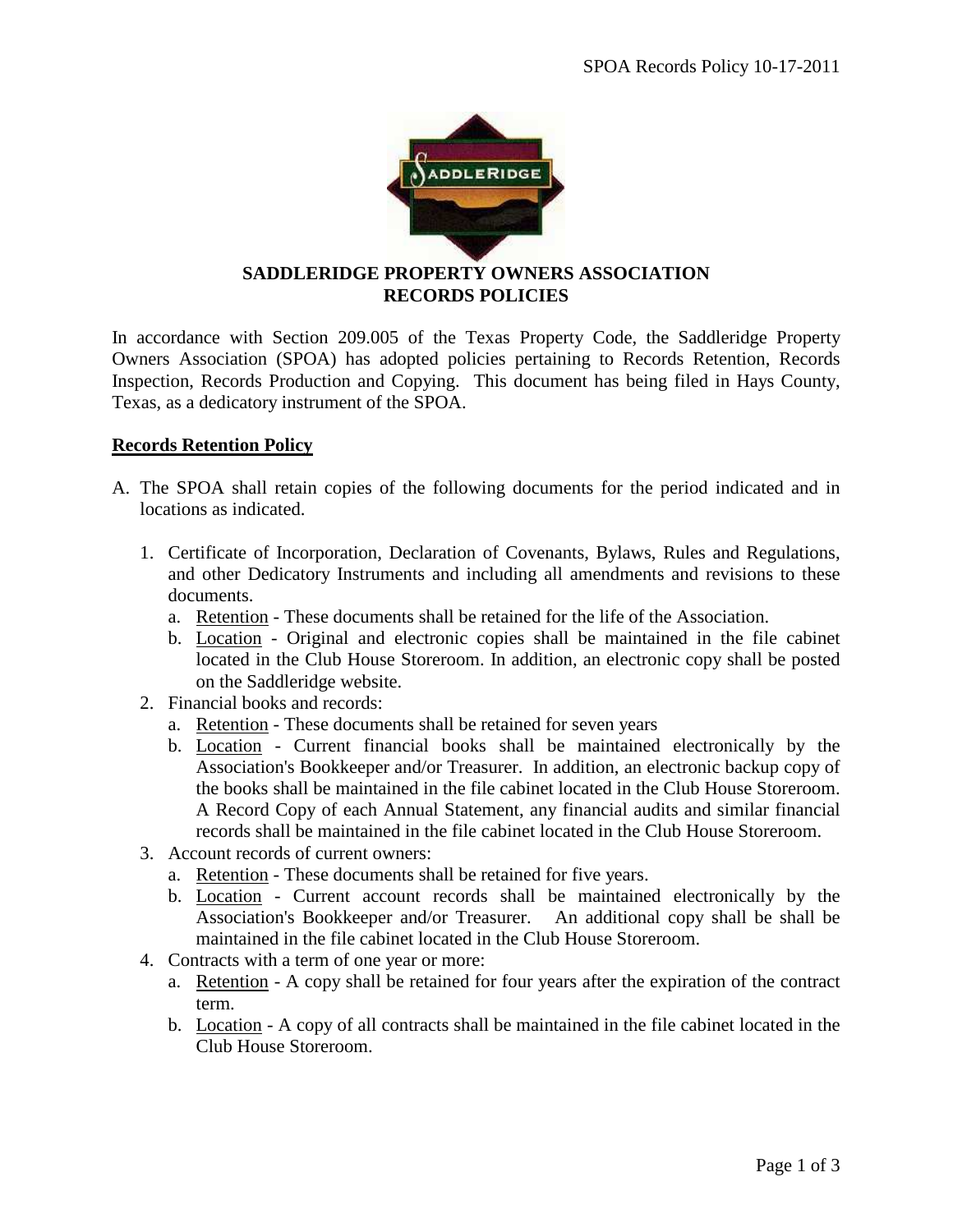- 5. Minutes of meetings of the Owners and the Board
	- a. Retention Copies of all minutes shall be retained for seven years.
	- b. Location All Minutes shall be posted on the Saddleridge website. Additionally, a copy shall be shall be maintained in the file cabinet located in the Club House Storeroom.
- 6. Tax returns and audit records:
	- a. Retention Tax return and audit records shall be retained for seven years.
	- b. Location Tax documents shall be maintained in the file cabinet located in the Club House Storeroom.
- 7. Association Correspondence.
	- a. Retention All SPOA official business correspondence shall be retained for seven years.
	- b. Location Copies of correspondence (electronic or paper) shall be maintained in the file cabinet located in the Club House Storeroom.
- B. In addition to the above, a secure backup copy of all required documents and records shall be maintained in electronic format on a portable data device to be maintained in the SPOA lockbox at:

Ozona National Bank 101 River Road Wimberley, Hays County, Texas

## **Records Inspection Policy**

- A. The SPOA has adopted an open records policy in accordance with the Texas Property Code and all required records shall be reasonably available for inspection by the Property Owners.
- B. All Dedicatory Instruments and Minutes of past meetings are available for viewing, at any time, on the Saddleridge website at: www.saddleridge.com.
- C. Other documents including those stored at the clubhouse and current financial statements may be viewed at any Member Meeting or the monthly Board Meeting as meeting time may allow. Documents may otherwise be inspected by appointment only and can be arranged by request to any Board Member. Appointments may be arranged for normal business hours, weekdays and Saturdays, subject to prior commitment for use of the Clubhouse.
- D. The following documents or records shall not be available for inspection unless express written approval of the owner whose records are the subject of the request has been provided to the Board or a court orders the release of the documents and records.
	- 1. Documents or records that identify an individual Owner's history of violations of the Covenants.
	- 2. Documents or records of an Owner's personal financial information, including records of payment or nonpayment of amounts due the SPOA.
	- 3. Documents or records that divulge an Owner's contact information, other than the owner's address,